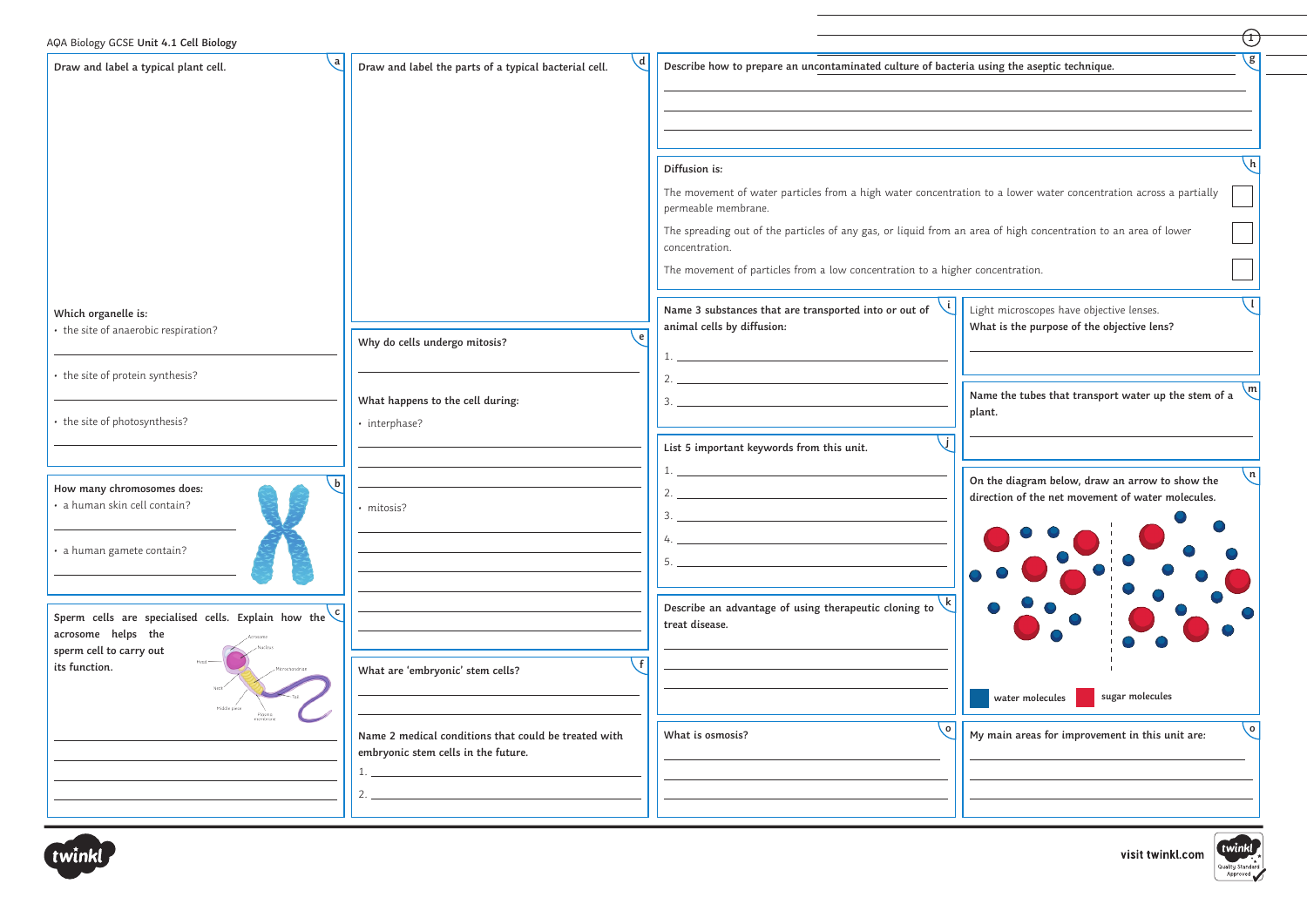| Write each of the following numbers in standard form.<br>The unit 'centimetres' is written as 'cm'. What do each<br>of the following units represent?<br>e  <br>Which has a bigger 'surface area to volume' ratio, an<br>Describe how active transport is used by:<br>Plants can be cloned from meristem cells. Give two<br>elephant or a mouse?<br>• plants<br>advantages of cloning plants.<br>What is the equation for calculating the magnification<br>of an image?<br>· animals<br>$\overline{k}$<br>List 5 important keywords from this topic.<br>Why do some people object to embryonic stem cell<br>research?<br>2.<br>Describe 3 ways that exchange surfaces are adapted to $\setminus$<br>How do prokaryotic cells differ from eukaryotic cells?<br>their function.<br>Electron microscopes have better resolution than light<br>microscopes. What does 'resolution' mean?<br>$\bullet$<br><b>\g </b><br>Describe 2 ways in which active transport is different<br>to diffusion.<br>My main areas for improvement in this unit are:<br>$\lfloor m \rfloor$<br>State 2 factors that affect the rate of diffusion.<br>2. | Draw and label a typical animal cell.                     | $\mathcal{A}$<br>A bacterium can divide once every 20 minutes. A<br>piece of chicken was contaminated with 5 bacteria; how<br>many bacteria will there be on the chicken after 3 hours? | $\lfloor h \rfloor$<br>Where in the body are adult stem cells found and how do they differ from embryonic stem cells? |  |  |
|----------------------------------------------------------------------------------------------------------------------------------------------------------------------------------------------------------------------------------------------------------------------------------------------------------------------------------------------------------------------------------------------------------------------------------------------------------------------------------------------------------------------------------------------------------------------------------------------------------------------------------------------------------------------------------------------------------------------------------------------------------------------------------------------------------------------------------------------------------------------------------------------------------------------------------------------------------------------------------------------------------------------------------------------------------------------------------------------------------------------------------|-----------------------------------------------------------|-----------------------------------------------------------------------------------------------------------------------------------------------------------------------------------------|-----------------------------------------------------------------------------------------------------------------------|--|--|
| $\sqrt{6}$<br>· controls the movement of substances in and out of the cell?<br>· contains the genetic information?                                                                                                                                                                                                                                                                                                                                                                                                                                                                                                                                                                                                                                                                                                                                                                                                                                                                                                                                                                                                               |                                                           |                                                                                                                                                                                         |                                                                                                                       |  |  |
| · liver cell?<br>• ovum?                                                                                                                                                                                                                                                                                                                                                                                                                                                                                                                                                                                                                                                                                                                                                                                                                                                                                                                                                                                                                                                                                                         | Which organelle is:<br>• the site of aerobic respiration? |                                                                                                                                                                                         |                                                                                                                       |  |  |
| $\sqrt{q}$                                                                                                                                                                                                                                                                                                                                                                                                                                                                                                                                                                                                                                                                                                                                                                                                                                                                                                                                                                                                                                                                                                                       |                                                           |                                                                                                                                                                                         |                                                                                                                       |  |  |
| An elephant sperm cell contains 28 chromosomes. How $\overline{b}$<br>many chromosomes would be in an elephant:<br>root hair cell is adapted<br>to carry out its function.                                                                                                                                                                                                                                                                                                                                                                                                                                                                                                                                                                                                                                                                                                                                                                                                                                                                                                                                                       |                                                           |                                                                                                                                                                                         |                                                                                                                       |  |  |
| Root hair cells are specialised cells. Describe how the $\zeta$                                                                                                                                                                                                                                                                                                                                                                                                                                                                                                                                                                                                                                                                                                                                                                                                                                                                                                                                                                                                                                                                  |                                                           |                                                                                                                                                                                         |                                                                                                                       |  |  |
| 、S I                                                                                                                                                                                                                                                                                                                                                                                                                                                                                                                                                                                                                                                                                                                                                                                                                                                                                                                                                                                                                                                                                                                             |                                                           |                                                                                                                                                                                         |                                                                                                                       |  |  |
|                                                                                                                                                                                                                                                                                                                                                                                                                                                                                                                                                                                                                                                                                                                                                                                                                                                                                                                                                                                                                                                                                                                                  |                                                           |                                                                                                                                                                                         |                                                                                                                       |  |  |
|                                                                                                                                                                                                                                                                                                                                                                                                                                                                                                                                                                                                                                                                                                                                                                                                                                                                                                                                                                                                                                                                                                                                  |                                                           |                                                                                                                                                                                         |                                                                                                                       |  |  |
|                                                                                                                                                                                                                                                                                                                                                                                                                                                                                                                                                                                                                                                                                                                                                                                                                                                                                                                                                                                                                                                                                                                                  |                                                           |                                                                                                                                                                                         |                                                                                                                       |  |  |

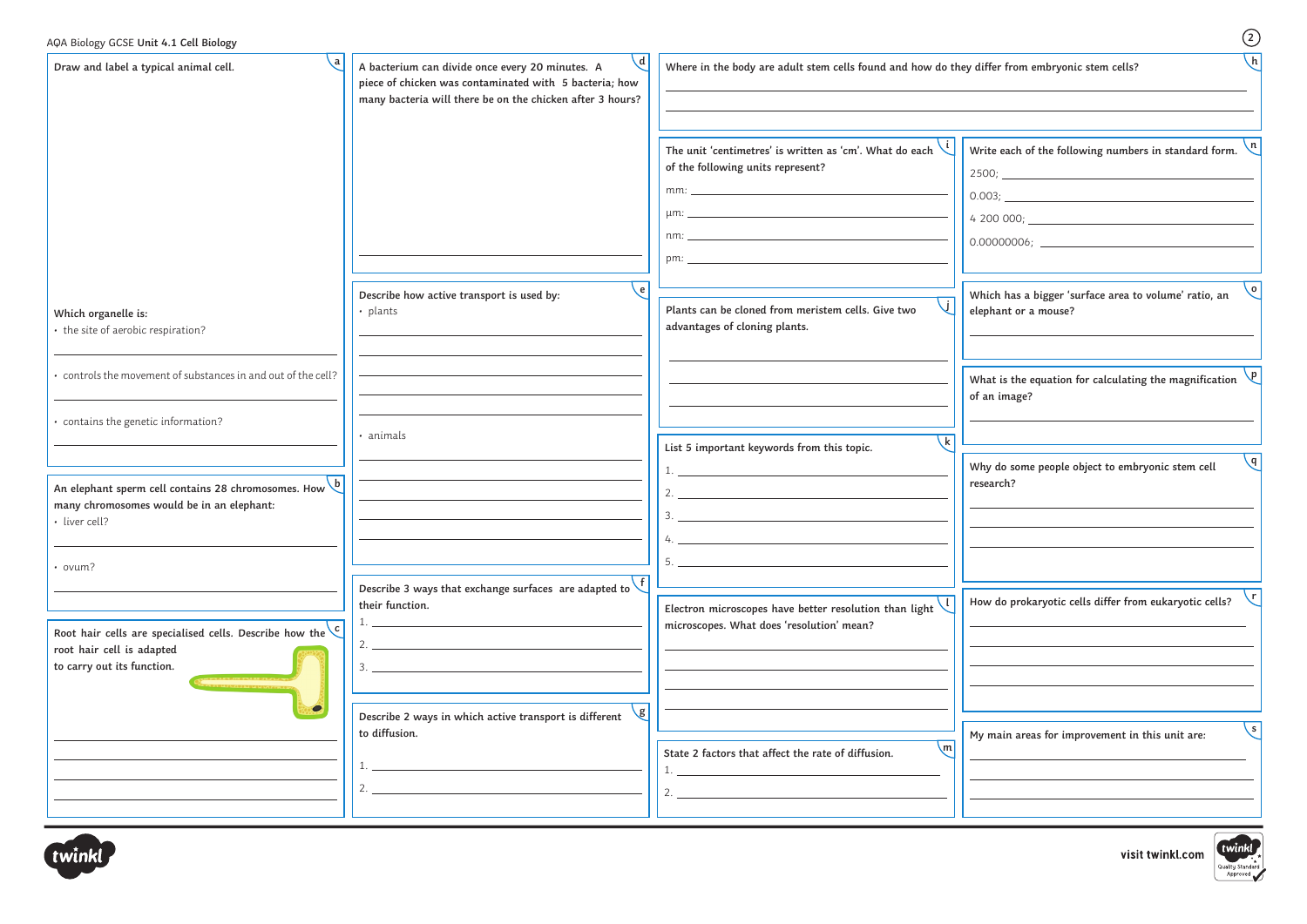## AQA Biology GCSE **Unit 4.1 Cell Biology Answers**